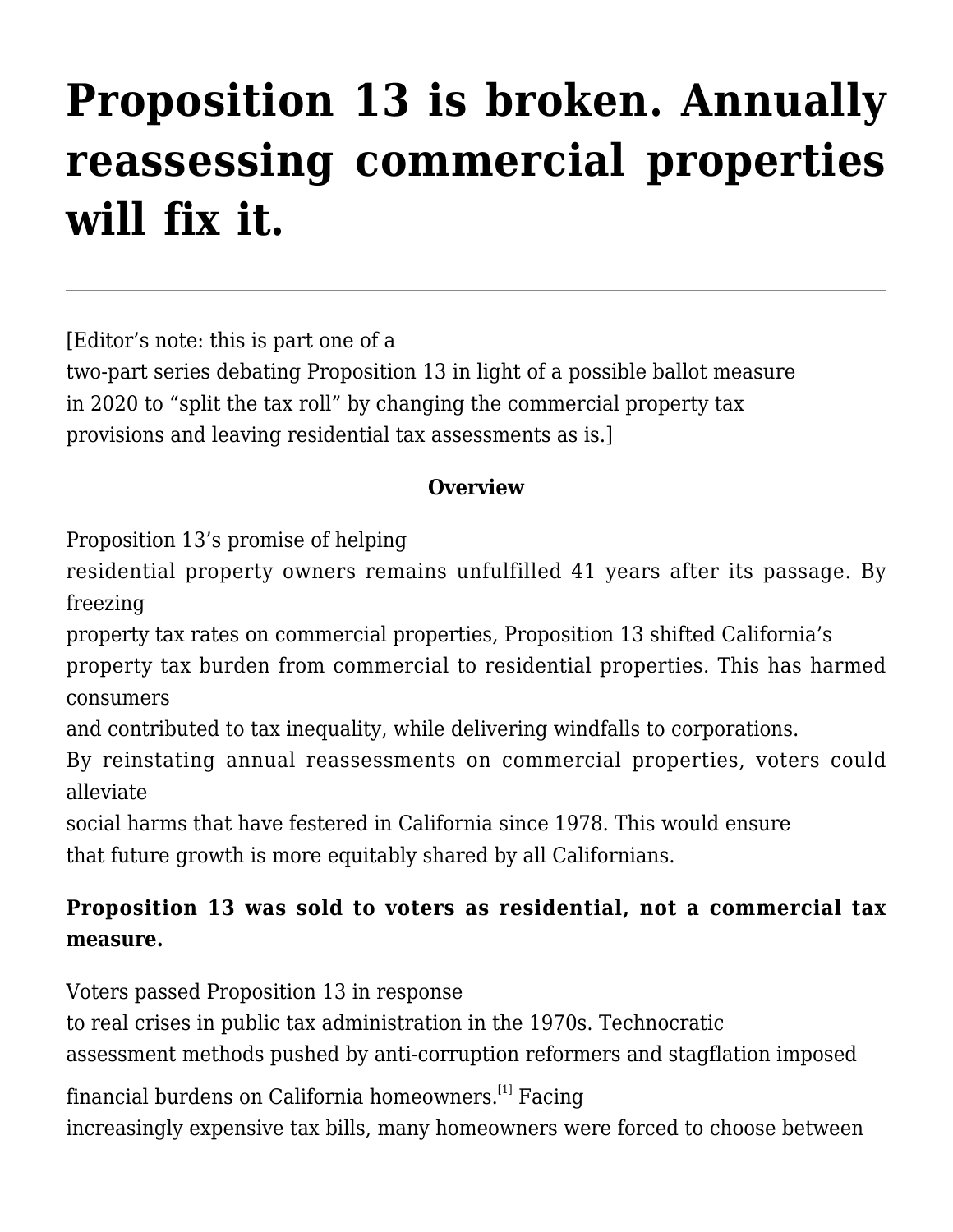a reduced standard of living or displacement. Proposition 13 attempted to solve these problems by anchoring property tax assessments to the year the property was acquired, plus no more than 2% annually.[\[2\]](#page--1-0) Under Proposition 13, property taxes are reassessed only when a property changes ownership. These reassessments (known as acquisition value assessments)[\[3\]](#page--1-0) are designed to stabilize property

assessments and lower taxes overall.

Proposition 13 applies to residential and commercial

properties, but its proponents did not advertise the corporate tax benefits during their barnstorming 1978 campaign. Instead, Howard Jarvis and Paul Gann, who spearheaded the initiative, emphasized the benefits of stabilized assessments and property taxes to middle-class and elderly homeowners in California's inner-ring and mid-century suburbs[.\[4\]](#page--1-0) The opposition campaign, which was hamstrung by in-fighting, failed to highlight the extension of tax privileges to commercial property.[\[5\]](#page--1-0)

# **Corporations have benefited from Proposition 13 more than homeowners.**

Proposition 13's assessment system did

result in predictable tax burdens for homeowners and provided security to cash-poor elderly homeowners. But its benefits have disproportionately accrued to corporate landlords. In 1975, commercial properties paid 46% percent of the property tax roll in Los Angeles County; by 2017 those properties paid just 28%.[\[6\]](#page--1-0) Citizen activists have

found similar tax shifts from residential to commercial properties in Silicon Valley[.\[7\]](#page--1-0) Given the distinctions

between residential and commercial properties, this should have been a foreseeable result. Residential properties are reassessed more frequently than commercial properties because homeowners often move, retire, or die.[\[8\]](#page--1-0) Because corporate entities

undergo similar transitions less frequently, corporations can hold properties longer than people, and so reap greater benefits from the reassessment rule.

Corporations can also own interests in properties in ways that evade re-assessment[.\[9\]](#page--1-0)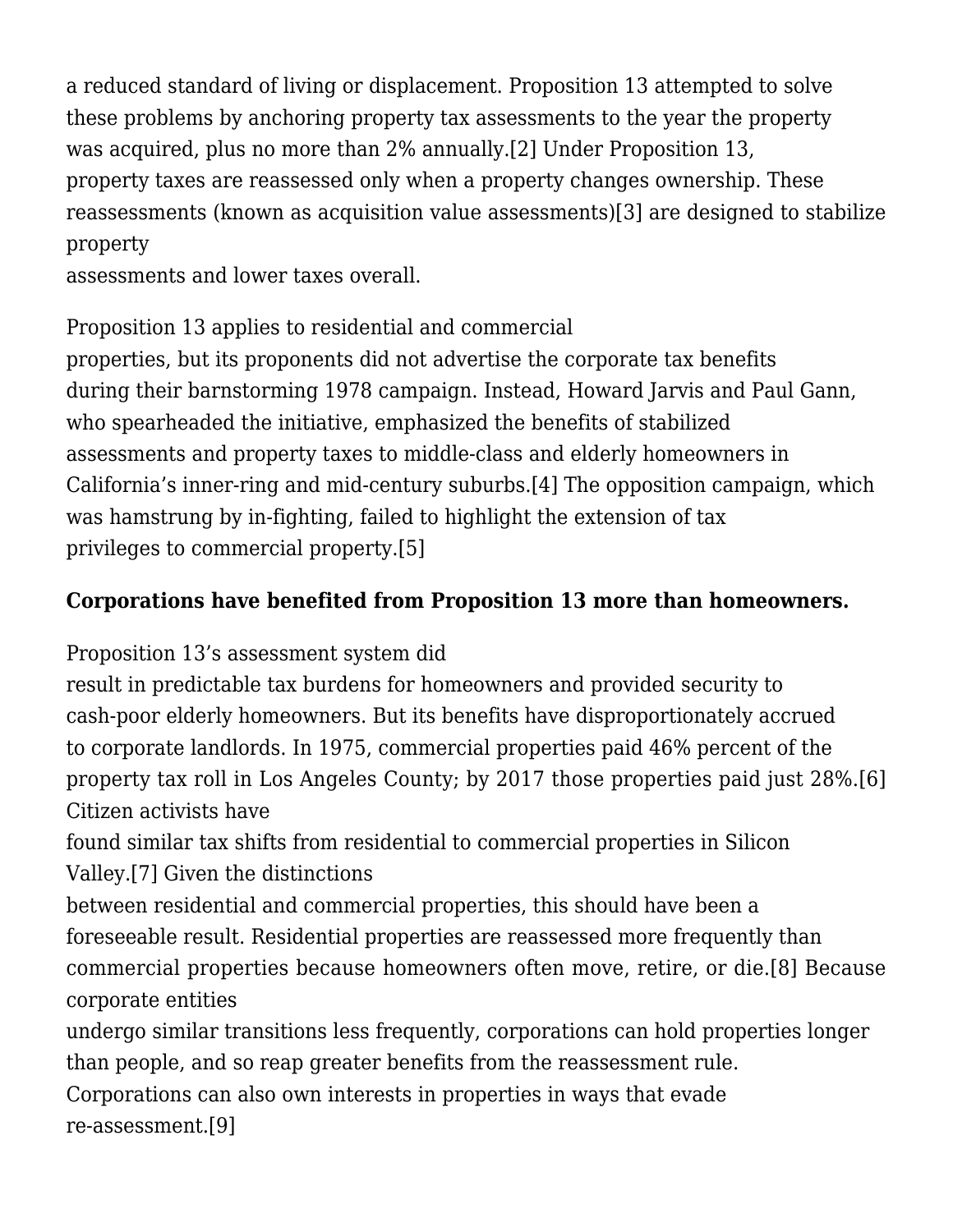Consequently, Proposition 13 has created a de facto tax privilege for corporations and commercial landlords.[\[10\]](#page--1-0)

#### This de facto tax privilege is problematic

because it is contrary to Proposition 13's rationale of keeping people in their homes. People with fixed incomes, retirees, and those living paycheck-to-paycheck benefit from stable, low property taxes. Unlike that benefited group, corporations and commercial property owners are better able to adjust to fluctuations in property tax assessments. If costs increase, they can increase prices, reduce costs, or move to a lower cost location. Corporations and commercial landlords do not retire; nor do they rely on fixed income; nor need they choose between paying property tax and eating.

## **Consumers do not benefit from commercial property tax protections.**

Proponents of commercial tax privileges argue

that consumers will bear the cost of higher commercial property taxes. This is a legitimate concern, given that higher consumer prices often disproportionately impact

vulnerable populations. But this claim (known as "pass-through") is flawed because market forces, not property tax rates, determine consumer prices.

# The problems with this hypothesis are

apparent to anyone who buys gas in the Golden State. Imagine a place in California with two gas stations next to each other: Shale and Standard. The Shale property was purchased in 1985; Standard purchased its similarly-sized and improved property for three times as much in 2018. Under Proposition 13, Shale's property assessments and tax payments are anchored to the 1985 purchase price, while Standard's is based on its 2018 purchase price. Shale's property taxes would be a mere fraction of Standard's. Accordingly, under the consumer pass-through hypothesis, Standard would pass its higher taxes on to consumers while Shale's consumers would benefit from its tax savings.

#### Yet there is no discernible price

difference between the legacy gas station and the newcomer. Both gas stations will charge what the market will bear and the legacy gas stations like Shale will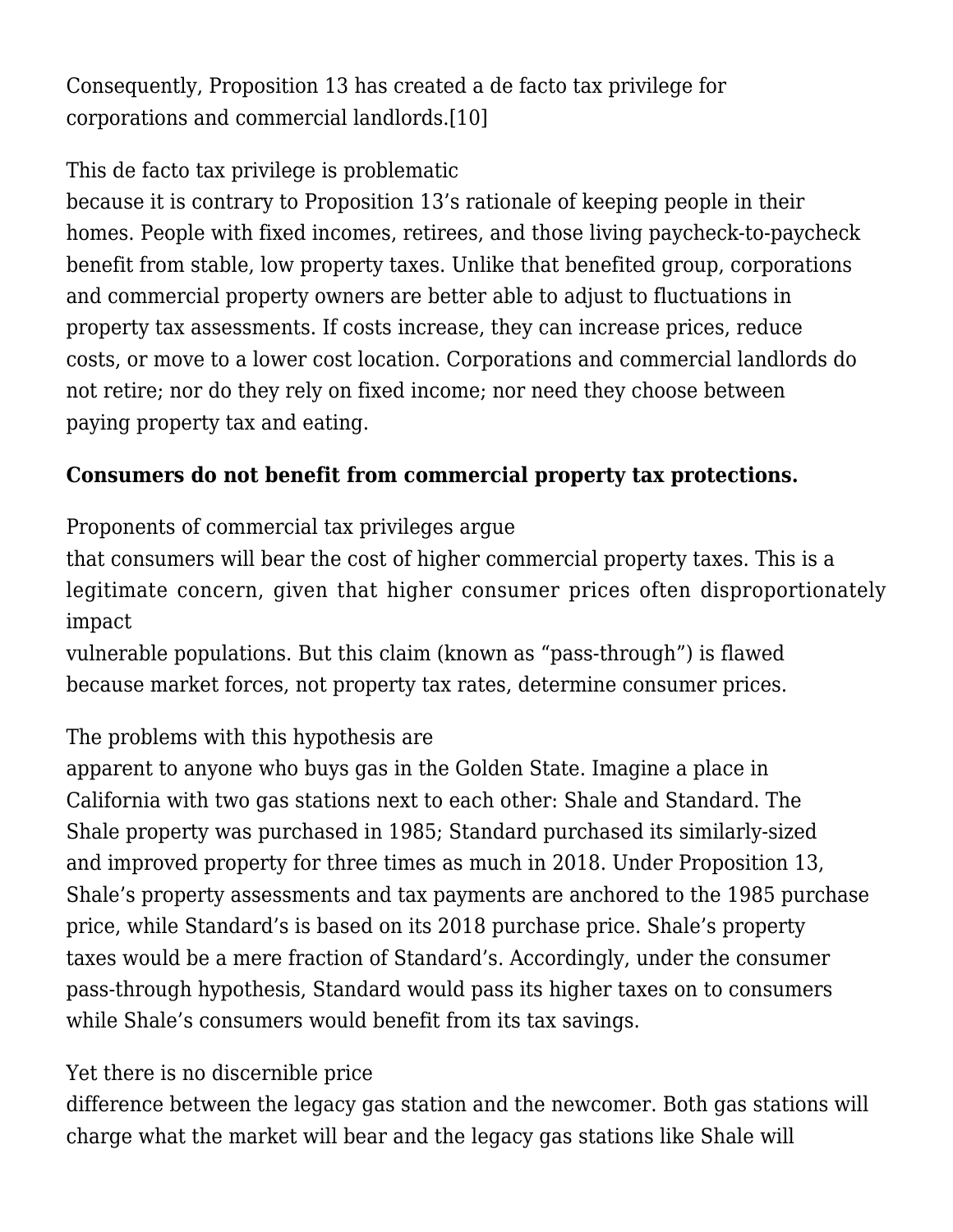pocket the property tax savings. Nor does this discrepancy benefit consumers. As gas prices increase finding the best deal becomes more valuable to the consumer — but no one has yet found the secret formula for finding lower gas prices based on legacy assessment values. All the pass-through effect does is discourage new gas stations because Proposition 13 makes them less profitable.

# Finally, consider the fact that twenty

states re-assess real property every three years (or more frequently), including high-cost coastal states like Massachusetts, Maryland, and Virginia.[\[11\]](#page--1-0) Despite regular

re-assessment of gas station real property in these states, their gas prices are much lower than California's — where gas station land assessments are fixed at time of acquisition. For example, Massachusetts gas prices were a full dollar less than California's in August 2019.[\[12\]](#page--1-0) If property prices are being passed on to consumers they are insignificant relative to carbon taxes, environmental standards, and market demand.

## **Proposition 13's treatment of commercial properties hurts new businesses.**

Proposition 13 disadvantages new

businesses against incumbent businesses with lower tax burdens, which harms the economy. Small and emerging businesses account for an outsized share of

California's job growth and are vital to the state's economy[.\[13\]](#page--1-0) New companies add jobs as

they scale up; mature companies tend to grow slowly or even shed jobs.[\[14\]](#page--1-0) Small and emerging

companies also tend to bring new ideas and technologies into the market-place, which

drives productivity. But because small and emerging businesses are at a competitive disadvantage because they pay higher rents and property taxes than legacy companies. This may not have been apparent in the 1990s, but in the long expansion of the 2010s the effect is apparent. Venture capitalists are increasingly looking away from Silicon Valley, the Bay Area, and California for new investments as a larger share their capital is paying for property costs.[\[15\]](#page--1-0) By continuing to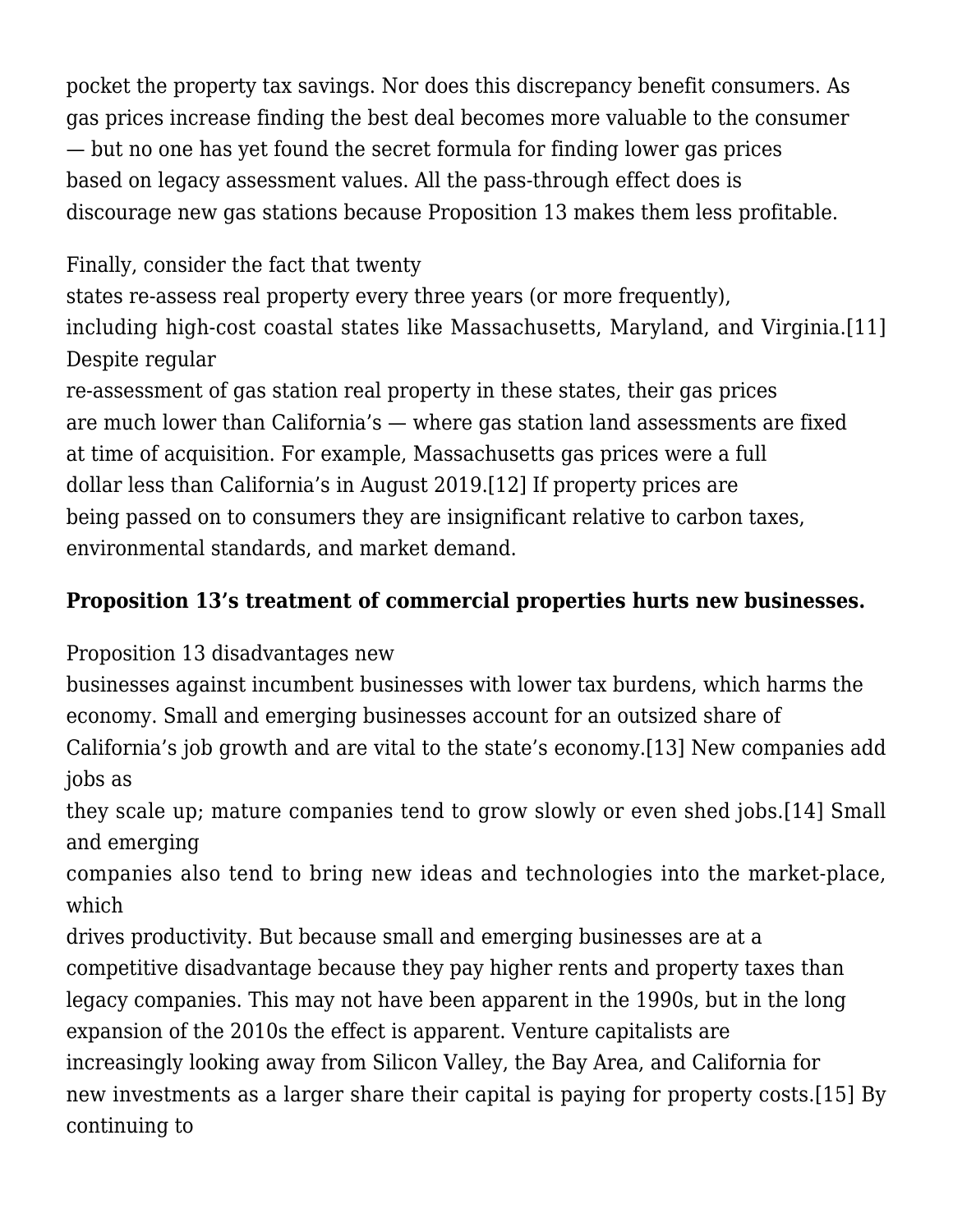reinforce the power of incumbent corporations, California risks losing the innovation of Silicon Valley. By embracing the proposal to split the tax roll California can level the playing field for start-ups.

## **Reassessing commercial properties annually is fair and will help California.**

Commercial landlords have benefited

tremendously from the hard work of Californians and capital investment, but have given little back to the state in taxes. California's K-12 system, colleges, and universities have educated and trained the workforce that drives the state economy. Federal investments in information technology, aerospace, and agricultural infrastructure have catalyzed economic development. Private capital has poured into Silicon Valley and Southern California to revolutionize software, bio-technology, and other emerging industries with the labor of our publicly-trained

workforce. This combination has created the world's fifth largest economy.

# But since 1978, public goods like

education, welfare, transportation, affordable housing, and parks have languished despite brisk economic growth. Reassessing commercial properties annually would reverse that trend. Take education, for example. In 1965, California ranked 14th out of 50 states in K–12 per pupil funding; currently it ranks 44th[.\[16\]](#page--1-0) Proposition 13's effective

freeze on property taxes — which school districts rely on for funding — has undoubtedly

contributed to that decline. Annually reassessing corporate properties will increase the funding available to public education, reversing years of declining funding.

Reforming Proposition 13 would also help

alleviate poverty. In 2018, California's poverty rate (including housing and other costs) was 19%.[\[17\]](#page--1-0) The vast majority of

California families in poverty have at least one person working, yet those families still struggle to meet their basic needs[.\[18\]](#page--1-0) Expansions of direct and indirect aid to poor people with tax dollars raised from annual commercial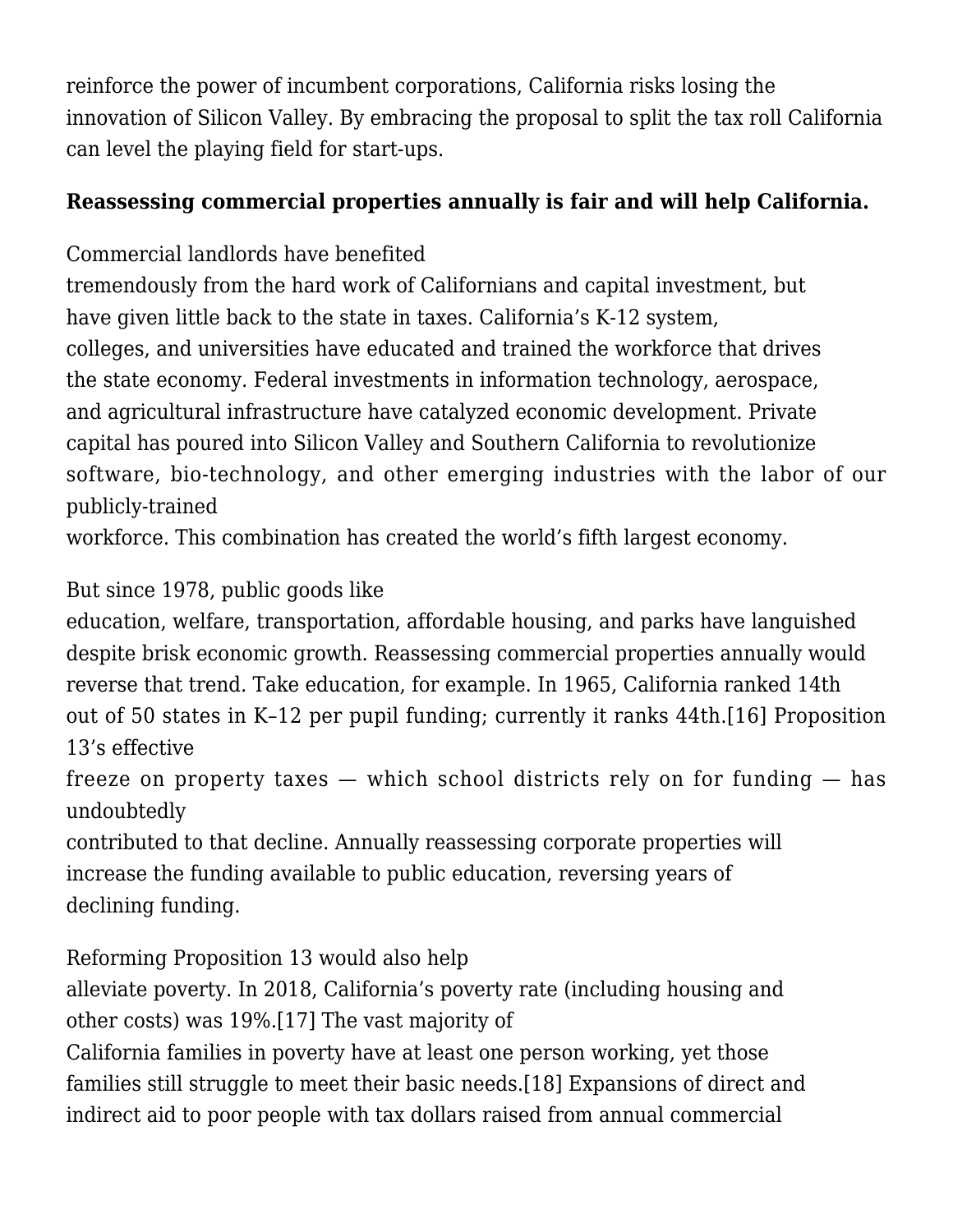property reassessments could lift hundreds of thousands of Californians out of poverty. Finally, since 1978 many large cities and inner-ring suburbs cut parks and recreation departments and libraries in budget crunches[.\[19\]](#page--1-0) A steady source of tax

revenue would permit those communities to increase quality of life for their residents.

Besides fulfilling social needs, annual

reassessments can encourage businesses and developers to use land more efficiently. Acquisition value assessments can lock in inefficient low-density land uses in areas where more intensive and productive uses might make sense. An annual reassessment will make landowners more responsive to rising property values.

# **Conclusion**

Proposition 13 created tax privileges that

have disproportionately benefitted corporations and commercial property owners at the expense of residential property owners. Replacing the current acquisition value assessment for commercial properties with annual reassessments would benefit schools, public services, and the environment.

Closing the commercial property

reassessment loophole will be difficult. Proposition 13 remains popular in California despite its contributions to income inequality and other social

harms. A recent poll found that 56% of Californians still support it.<sup>[\[20\]](#page--1-0)</sup> But the problematic commercial property assessment system created by Proposition 13 has never been clearly examined by voters. Given the opportunity, it is doubtful commercial property tax privileges would survive democratic scrutiny.

 $-000-$ 

[Derek Sagehorn](https://clappmoroney.com/attorneys/Derek-m-sagehorn/) is an attorney in private practice.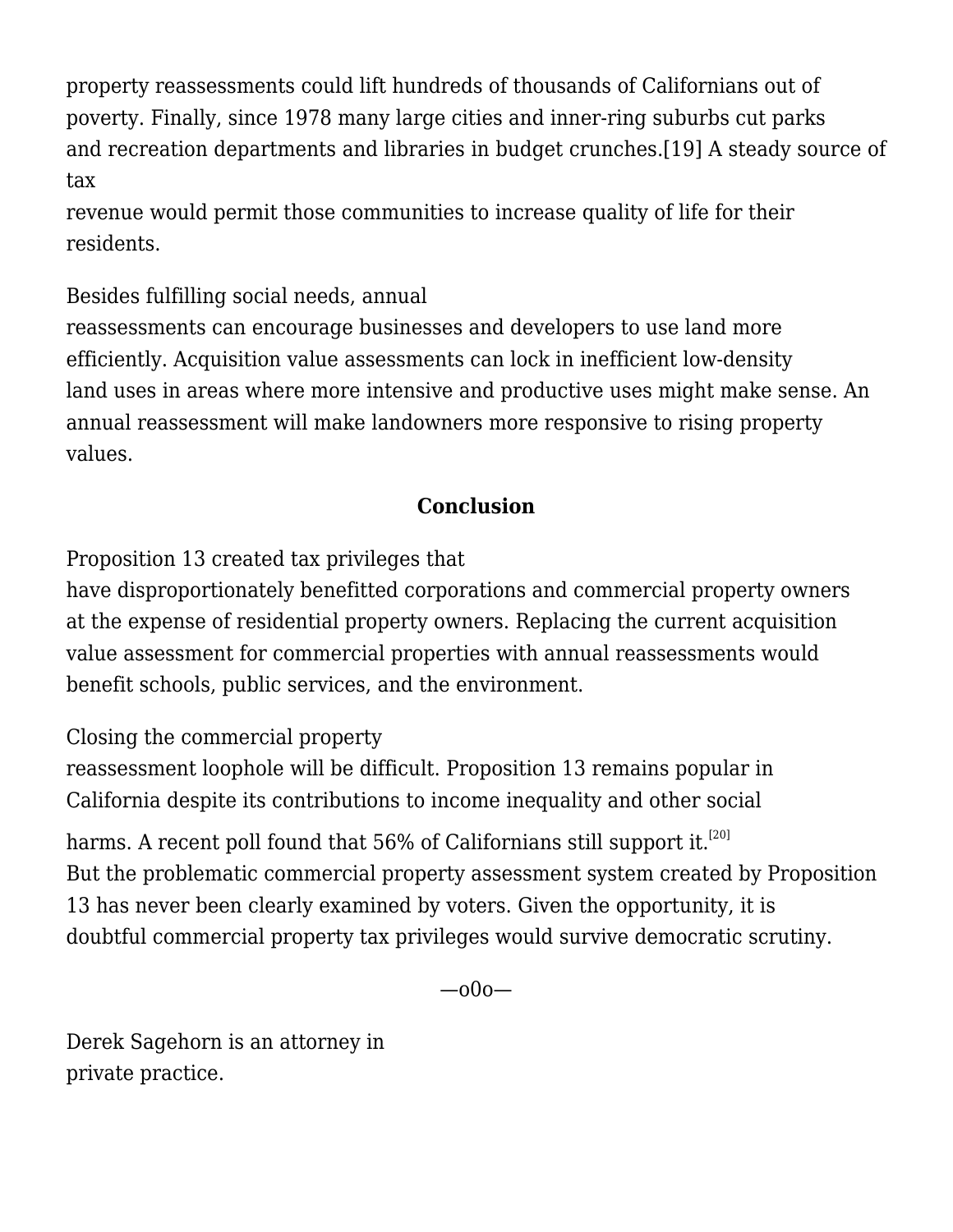[\[1\]](#page--1-0) Kuttner, Revolt of the Haves: Tax Rebellions and Hard Times (1980) pp. 31-36.

[\[2\]](#page--1-0) Cal. Const., art. XIIIA.

[\[3\]](#page--1-0) Legis. Analyst's Office, [Understanding](https://lao.ca.gov/reports/2012/tax/property-tax-primer-112912.aspx) [California's Property Taxes](https://lao.ca.gov/reports/2012/tax/property-tax-primer-112912.aspx) (2012).

[\[4\]](#page--1-0) Kuttner, *supra* note 1, at p. 71.

[\[5\]](#page--1-0) *Id*. at pp. 69-70.

[\[6\]](#page--1-0) Office of the Assessor, County of Los Angeles, [Annual](https://assessor.lacounty.gov/wp-content/uploads/2017/10/LACountyAssessor_AnnualReport_Digital.pdf) [Report 2017 \(2017\)](https://assessor.lacounty.gov/wp-content/uploads/2017/10/LACountyAssessor_AnnualReport_Digital.pdf) p. 9.

[\[7\]](#page--1-0) Batti, *[Menlo](https://www.paloaltoonline.com/news/2010/03/17/menlo-mom-wonders-who-wins-with-prop-13) [Mom Wonders: Who Wins with Prop. 13?,](https://www.paloaltoonline.com/news/2010/03/17/menlo-mom-wonders-who-wins-with-prop-13)* Palo Alto Online (Mar. 17, 2010).

[\[8\]](#page--1-0) California Tax Reform Association, [Systemic Failure:](http://www.mikemcmahon.info/Prop13TaxAnalysis2010.pdf) [California's Loophole-Ridden Commercial Property Tax](http://www.mikemcmahon.info/Prop13TaxAnalysis2010.pdf) (2010) p. 11.

[\[9\]](#page--1-0) ft Editorial Staff, *[Change](https://journal.firsttuesday.us/change-the-law-close-prop-13s-corporate-loophole/65104/) [the Law: Close Prop. 13's Corporate Loophole](https://journal.firsttuesday.us/change-the-law-close-prop-13s-corporate-loophole/65104/)*, ft Journal (Aug. 20, 2018).

[\[10\]](#page--1-0) California Tax Reform Association, *supra* note 8, at pp. 6-10.

[\[11\]](#page--1-0) Tax Foundation, *[State](https://taxfoundation.org/state-provisions-property-reassessment/) [Provisions for Property Reassessment](https://taxfoundation.org/state-provisions-property-reassessment/)*, (September 3, 2019).